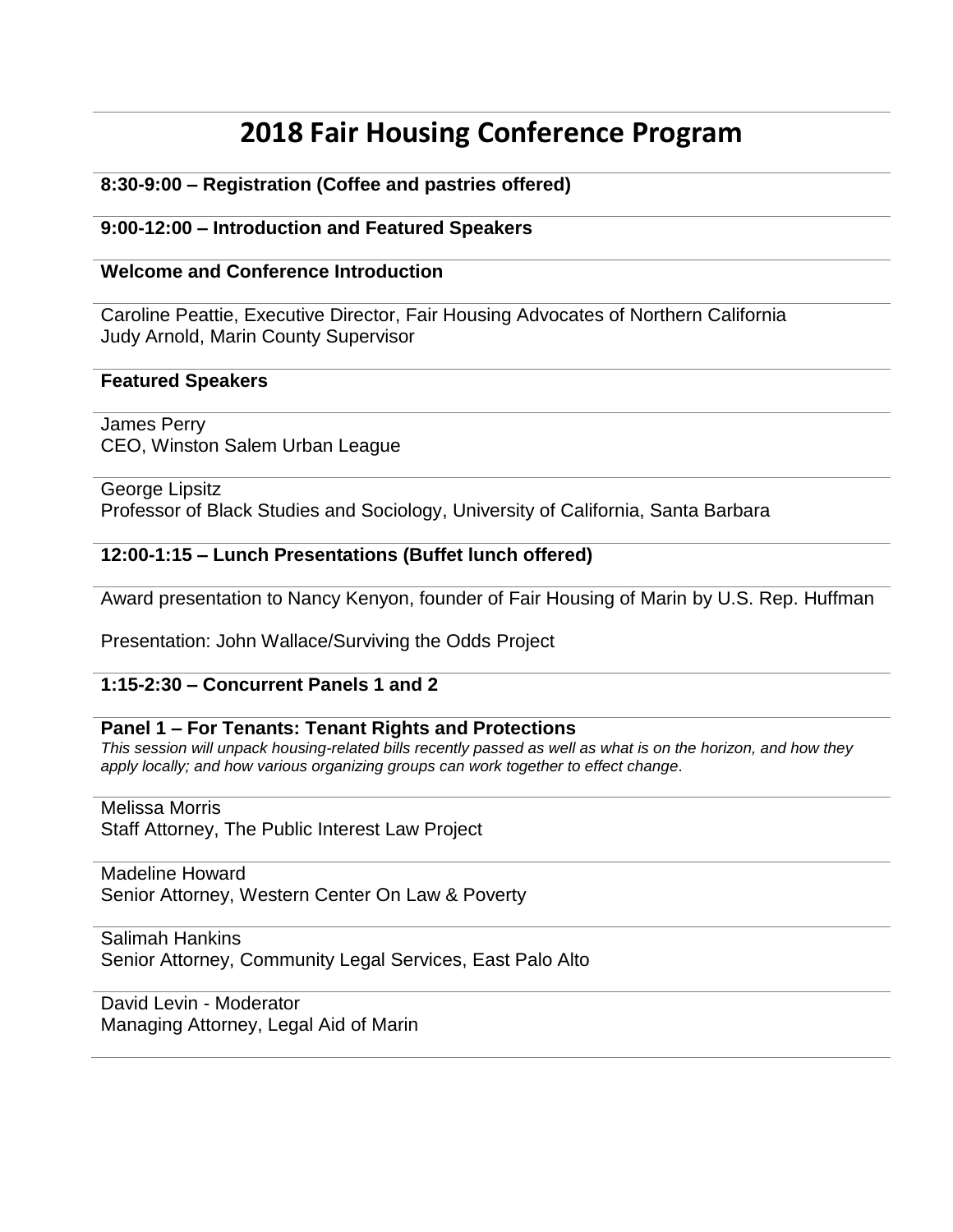### **Panel 2 – For Housing Developers, Realtors, Lenders: Sustainable Homeownership Among Low-to-Moderate Income and Minority Borrowers**

*This session will focus on policies that foster inclusive communities and best practices for transparency and responsible borrowing and lending.*

#### Hugh Rowden

Head, Mortgage Market Outreach & Community Relations Leader; Sr. V.P., Wells Fargo & Co.

#### Lisa Sitkin

Senior Staff Attorney, National Housing Law Project

Rachel Ginis

Founder and Former Executive Director - Lilypad Homes

Kevin Stein - Moderator Deputy Director, California Reinvestment Coalition

## **2:45-4:00 – Concurrent Panels 3 and 4**

#### **Panel 3 – Gentrification and Displacement**

*This panel will address issues of racial equity and land preservation, how policies and institutions limit mobility and equity-building, and other issues.*

Chancela Al-Mansour Executive Director, Housing Rights Center

Christina Livingston Executive Director, Alliance of Californians for Community Empowerment

Sandhya Dirks Enterprise reporter, KQED Public Radio, Bay Area

Johnathan Logan - Moderator Vice President of Community Engagement, Marin Community Foundation

#### **Panel 4 – Affirmatively Furthering Fair Housing**

*Looking at our local history and how policies affecting access to transportation, education, and affordable housing shaped the segregated living patterns we see today, panelists will suggest tools to further fair housing, particularly related to supporting affordable housing, public schools, and transportation policies that will begin to reverse patterns of segregation and lack of access.*

David Zisser

Senior Staff Attorney, Public Advocates' Metropolitan Equity Team

James Perry

CEO, Winston Salem Urban League / Former CEO, Greater New Orleans Fair Housing Action Center